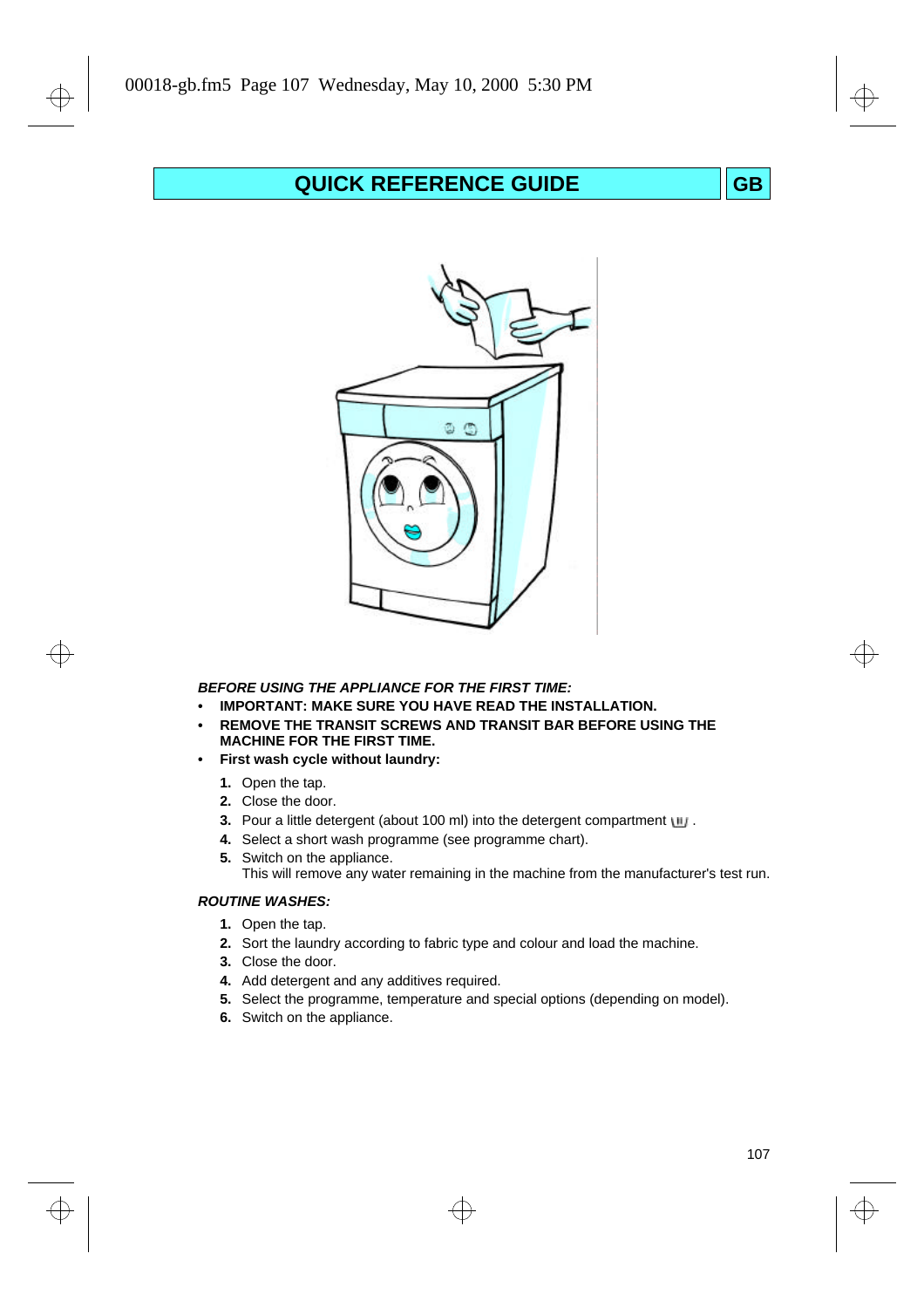$\bigoplus$ 

 $\color{black} \bigoplus$ 

 $\frac{1}{\Phi}$ 

| <b>GB</b> | <b>CONTENTS</b>                              |                 |
|-----------|----------------------------------------------|-----------------|
|           |                                              |                 |
|           | <b>APPLIANCE AND ACCESSORIES</b>             | <b>PAGE 109</b> |
|           | <b>INSTALLATION</b>                          | PAGE 110        |
|           | <b>PROTECTING THE ENVIRONMENT</b>            | <b>PAGE 112</b> |
|           | <b>SAFETY INSTRUCTIONS</b>                   | <b>PAGE 112</b> |
|           | <b>MOVING AND TRANSPORTING THE APPLIANCE</b> | <b>PAGE 112</b> |
|           | <b>SORTING THE WASH</b>                      | <b>PAGE 113</b> |
|           | <b>DETERGENT AND ADDITIVES</b>               | <b>PAGE 114</b> |
|           | <b>LIQUID DETERGENTS</b>                     | <b>PAGE 115</b> |
|           | <b>LIQUID BLEACH (HYPOCHLORITE)</b>          | <b>PAGE 116</b> |
|           | <b>DYEING</b>                                | <b>PAGE 116</b> |
|           | <b>REMOVING THE FILTER</b>                   | <b>PAGE 116</b> |
|           | <b>DRAINING RESIDUAL WATER</b>               | <b>PAGE 117</b> |
|           | <b>WASHING MACHINE INSTALLED IN ROOM</b>     |                 |
|           | <b>EXPOSED TO FREEZING TEMPERATURES</b>      | <b>PAGE 117</b> |
|           | <b>CARE AND MAINTENANCE</b>                  | <b>PAGE 118</b> |
|           | <b>TROUBLESHOOTING GUIDE</b>                 | <b>PAGE 119</b> |
|           | <b>AFTER-SALES SERVICE</b>                   | <b>PAGE 119</b> |

 $\Rightarrow$ 

 $\Rightarrow$ 

 $\Rightarrow$ 

 $\Rightarrow$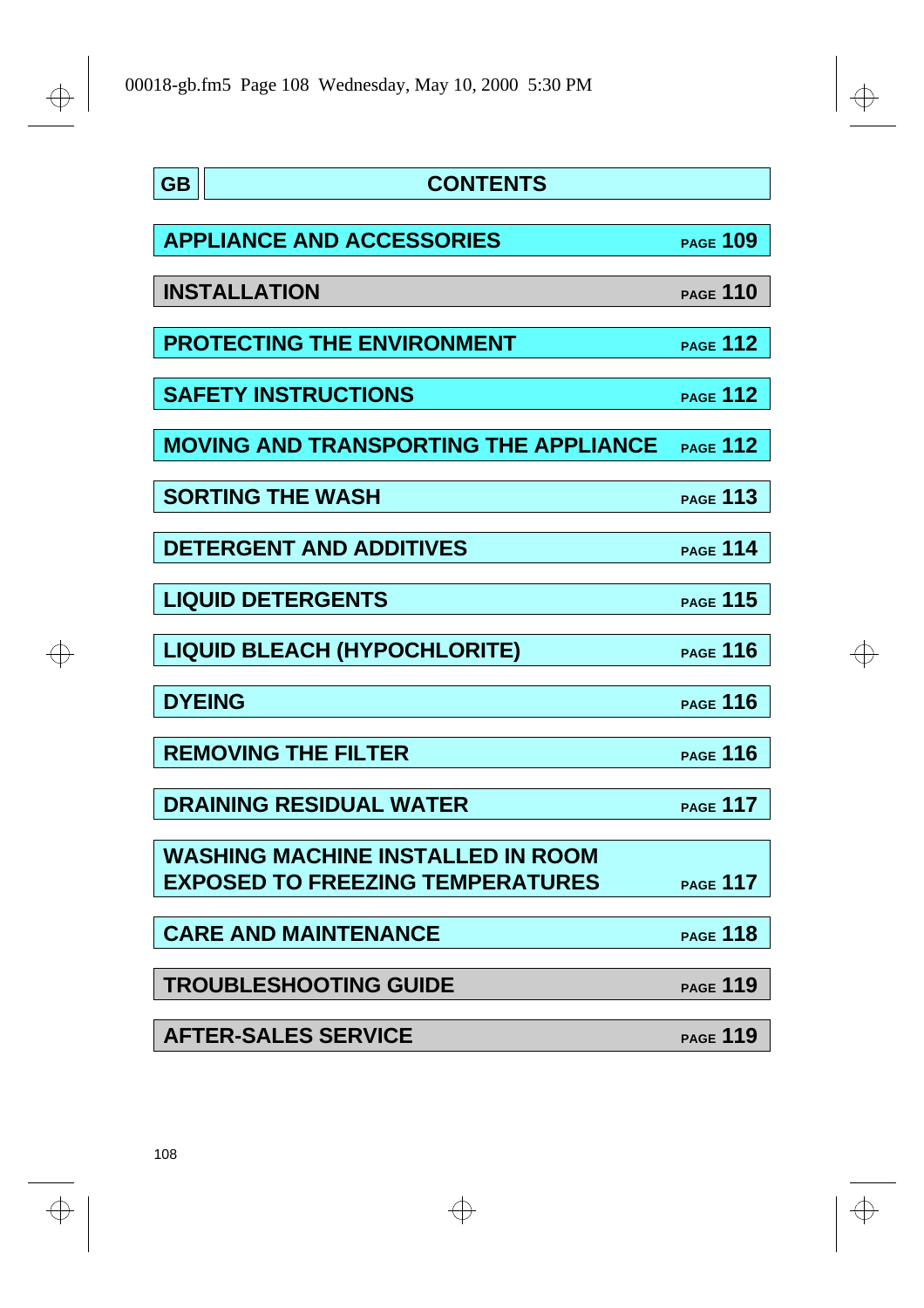# **APPLIANCE AND ACCESSORIES**



**1.** Worktop

 $\bigoplus$ 

 $\Rightarrow$ 

- **2.** Control panel
- **3.** Detergent drawer
- **4.** After-Sales Service sticker (inside door)
- **5.** Door
- **6.** Door handle
	- **-** To open: pull handle
	- **-** To lock: press the door firmly (the lock will click into place)

 $\overline{\bigoplus}$ 

**7.** Filter (inside compartment door).

 $\overline{\bigoplus}$ 

 $\overline{\bigoplus}$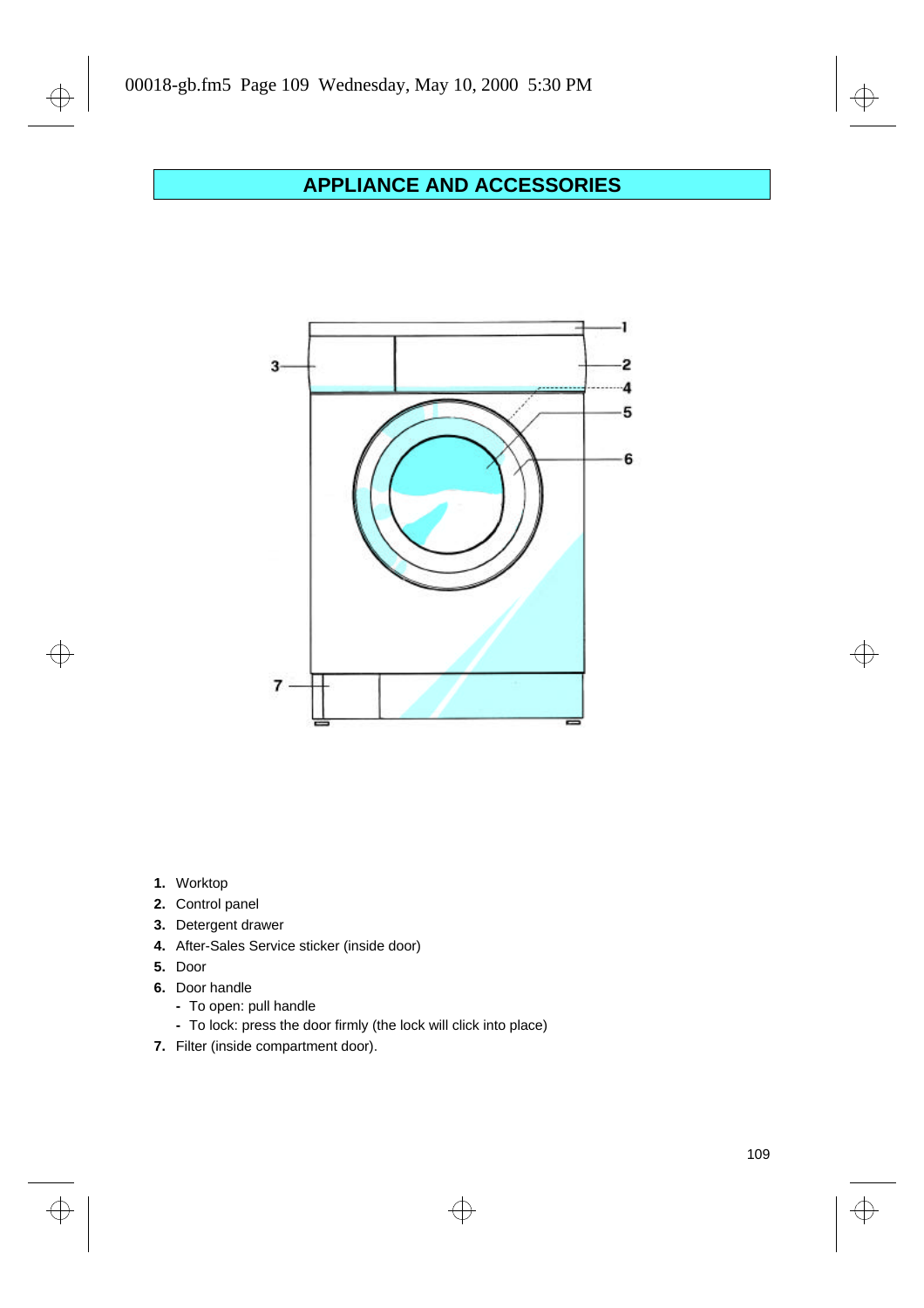#### **. INSTALLATION**

## **TRANSIT SCREWS**

The appliance is fitted with two transit screws and a transit bar to prevent internal damage while it is being moved.

#### **Before using the appliance the transit screws and transit bar MUST be removed.**

The appliance is fitted with two screws and a transit bar.

- **1.** Remove the black screw **(A)** with a screwdriver.
- **2.** Unscrew the screw **(B)** on the red transit bar with a screwdriver.
- **3.** Completely withdraw and remove the transit bar **(C)** by pulling firmly on the red handle.



## **Keep the screws and the bar for future use.**

**Note:** Refit the transit screws and transit bar before transporting the appliance by repeating the above steps in reverse order. In order to locate the screws and bar correctly, it will be necessary to remove the appliance top, having first made sure that the appliance is disconnected from water and electricity supplies.

**t**

## **INSTALLATION**

- **•** Install the appliance on a solid and level floor surface, preferably in a corner of the room.
- **•** Make sure that all four feet are resting firmly on the floor and check that the appliance is perfectly level (use a spirit level).
- **•** If the floor is uneven, adjust the levelling feet as required (do not insert pieces of wood, cardboard etc. under the feet).
- **1.** Slacken the locknut.
- **2.** Adjust the height of the foot, turning it by hand.
- **3.** Tighten the locknut anticlockwise towards the washing machine.

If the appliance is to be installed on a wooden floor, distribute the weight by placing it on a 60x60 cm sheet of plywood at least 3 cm in thickness. Secure the plywood sheet to the floor.

#### **WATER SUPPLY**

- **•** Water supply: only cold water.
- **•** Tap: 3/4" threaded hose connector.
- **•** Water pressure (mains pressure): 10-100 N/cm<sup>2</sup> (1-10 bar).

#### **INLET HOSE**

- **•** Carefully screw the inlet hose to the tap by hand.
- **•** Turn the tap on fully and check that the joints at the washing machine and the tap are watertight.



- **•** If the hose is not long enough, replace it with a suitable length of pressure-resistant hose (approved under EN 500 65 to withstand a minimum of 10 bar).
- **•** Check the hose regularly for brittleness and cracks and replace if necessary.
- **•** The washing machine may be connected without a non-return valve.
- **•** Observe any special local regulations regarding connection to the water supply.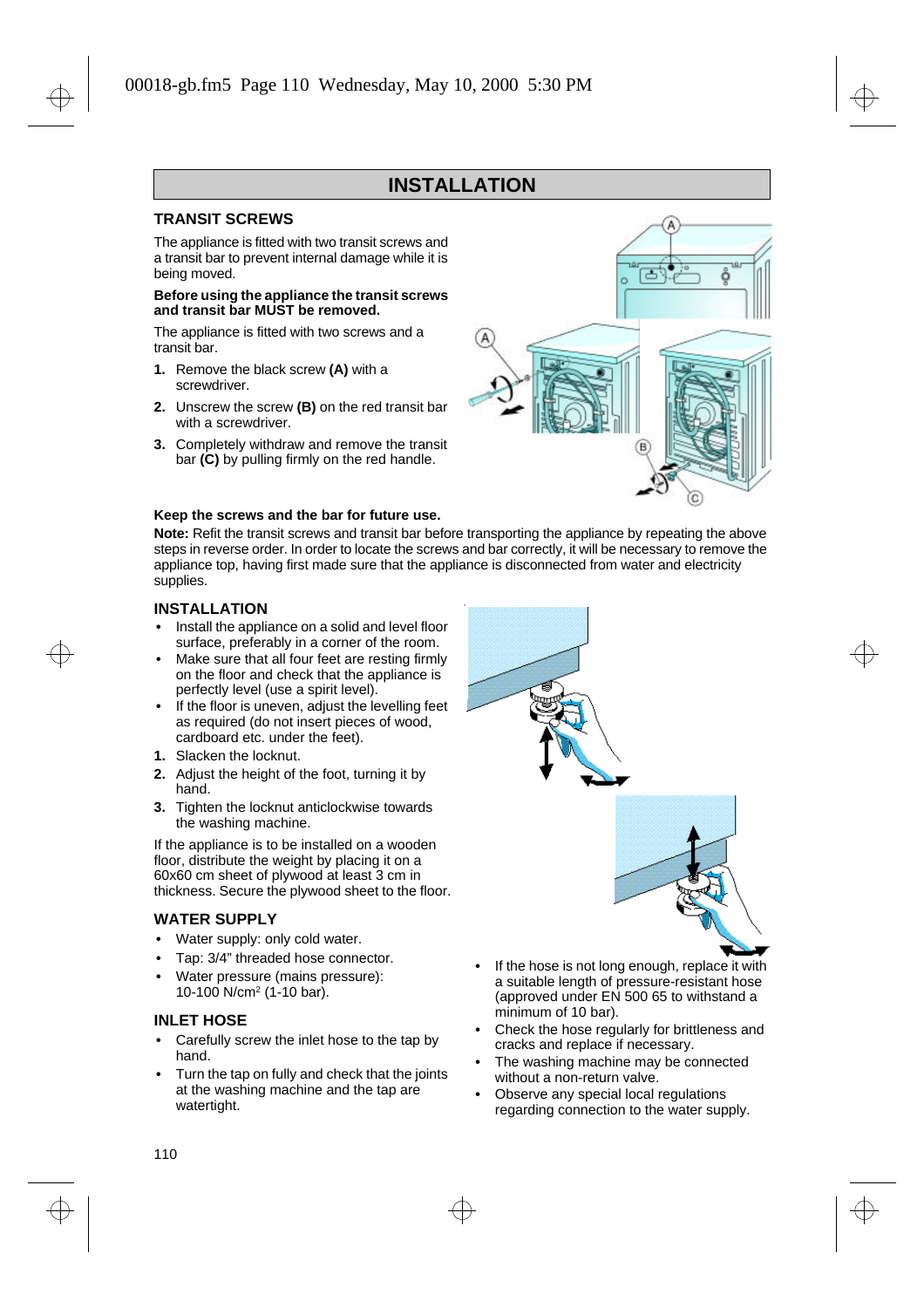## **INSTALLATION**

## **DRAIN HOSE**

- **•** Drain hose connection to water outlet.
- **1.** Unhook the drain hose from the left clip; see arrow **(A)**.

## **Important:**

Do NOT loosen the drain hose connection; see arrow **(B)**, otherwise there is the risk of leakage (danger of scalding with hot water).

- **2.** Fit the drain hose either to the siphon or hook it over the edge of a sink or bath tub with the "U" bend. Small hand basins are not suitable.
- **3.** Minimum drain height: 60 cm. Maximum U-bend drain height: 90 cm.
- **4.** If you need to add an extension, use a flexible hose of the same type and secure the union with screw-on hose clips. Maximum overall drain hose length 2.5 m.

#### **Important:**

Make sure that there are no kinks in the drain hose run and take precautions against it falling while the appliance is running.





## **CONNECTION TO THE MAINS**

- **•** Observe local utility company regulations.
- **•** The connection must be made with a correctly installed, earthed and insulated socket.
- **•** The system must be earthed. The manufacturer declines all responsability for injury to persons or pets and damage to property caused by disregarding the above instructions.
- **•** The data concerning voltage, consumption and necessary fuse are supplied on the inside of the appliance door.
- **•** The mains connection cable may only be replaced by a qualified electrician.
- **•** The appliance conforms to European safety regulations, EC directive 93/68/EWG and EN 60555.
- **•** Do not use extension leads or multiplugs.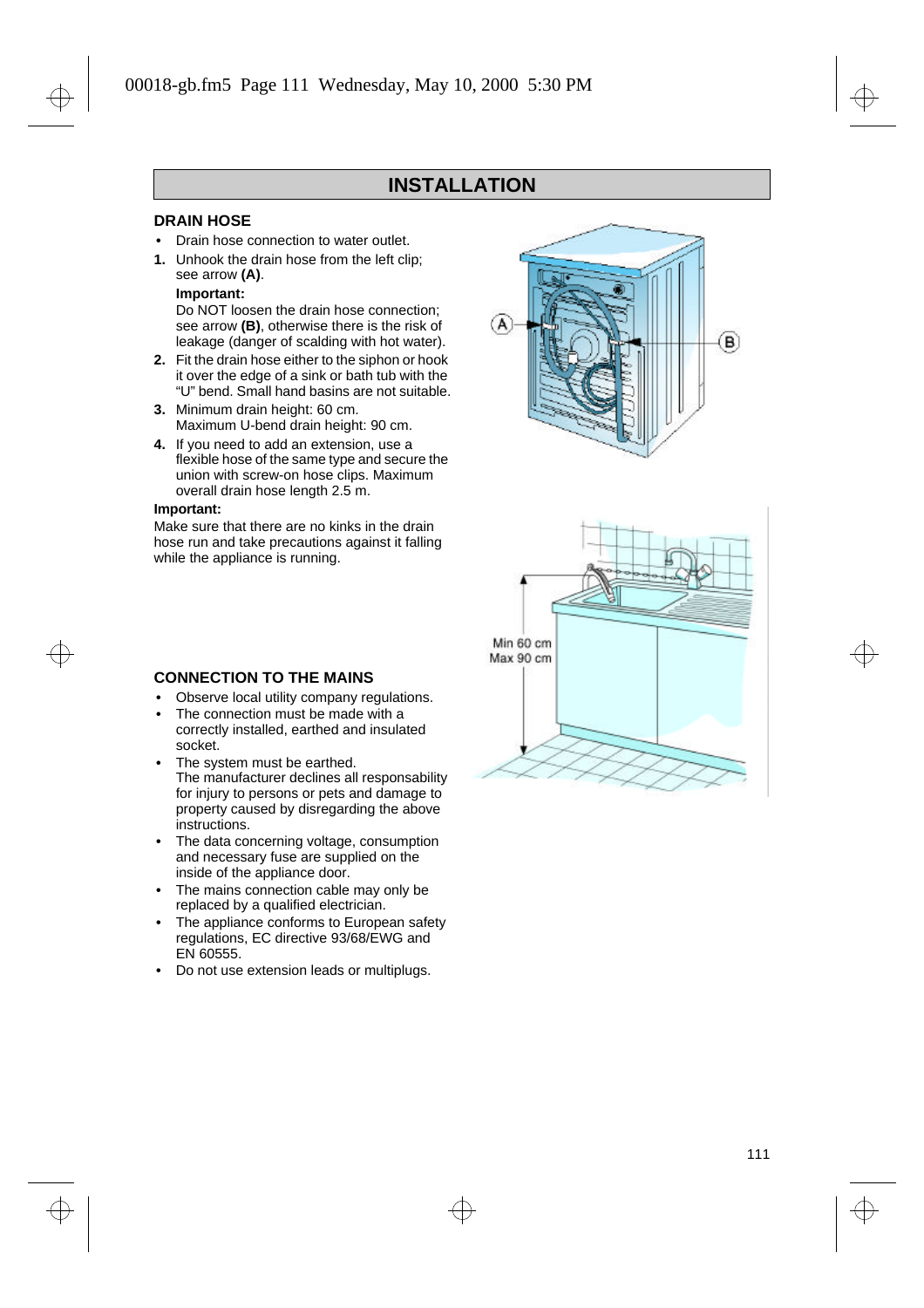## **PROTECTING THE ENVIRONMENT**

**• Packing**

The packaging is marked with the recycling symbol  $\Delta$ , signifying that it can be 100% recycled.

#### **• Appliance**

The appliance is made of recyclable materials. Dispose of the appliance in conformity with environmental regulations. Make it inoperable: pull out the plug and cut off the power cable so that the appliance cannot be connected to the mains.

#### **• Eco-tips**

- **-** A full load (depending on the programme selected) gives the best energy and water consumption.
- **-** Laundry which is lightly to moderately soiled does not require a prewash.
- **-** Lightly soiled laundry should be washed at a low temperature or with a short programme.
- **-** When washing small loads press the "Lightly Soiled" / "Half load" Ma button (if present) and use less detergent.
- **-** Do not exceed the recommended dosages on the detergent packet.
- **-** Only use bleach or stain remover if absolutely necessary.

## **SAFETY INSTRUCTIONS**

- **•** The appliance must only be used in the household for the prescribed uses.
- **•** All connections to the water and electrical mains must be made in accordance with the manufacturer's instructions and following local utility company safety regulations (see "Installation ").
- **•** Before any cleaning and maintenance, switch off the machine or disconnect it from the mains.
- **•** Switch off the washing machine and turn off the tap whenever the machine is not in use.
- **•** Never use excessive force to open the door.
- **•** Children must not be allowed to play with or inside the machine. Do not rest any weight on the door.
- **•** Packaging materials can be dangerous for children. Keep the packaging material (plastic bags, polystyrene, etc.) well out of their reach.
- **•** The appliance conforms to European safety regulations, EC directive 93/68/EWG and EN 60555.

## **MOVING AND TRANSPORTING THE APPLIANCE**

- **1.** Pull out the mains plug.
- **2.** Shut off the water tap.
- **3.** Disconnect the inlet and drain hoses.
- **4.** Drain residual water from the appliance and hoses (see "Draining Residual Water").
- **5.** Fit the transit screws and transit bar (see "Installation ").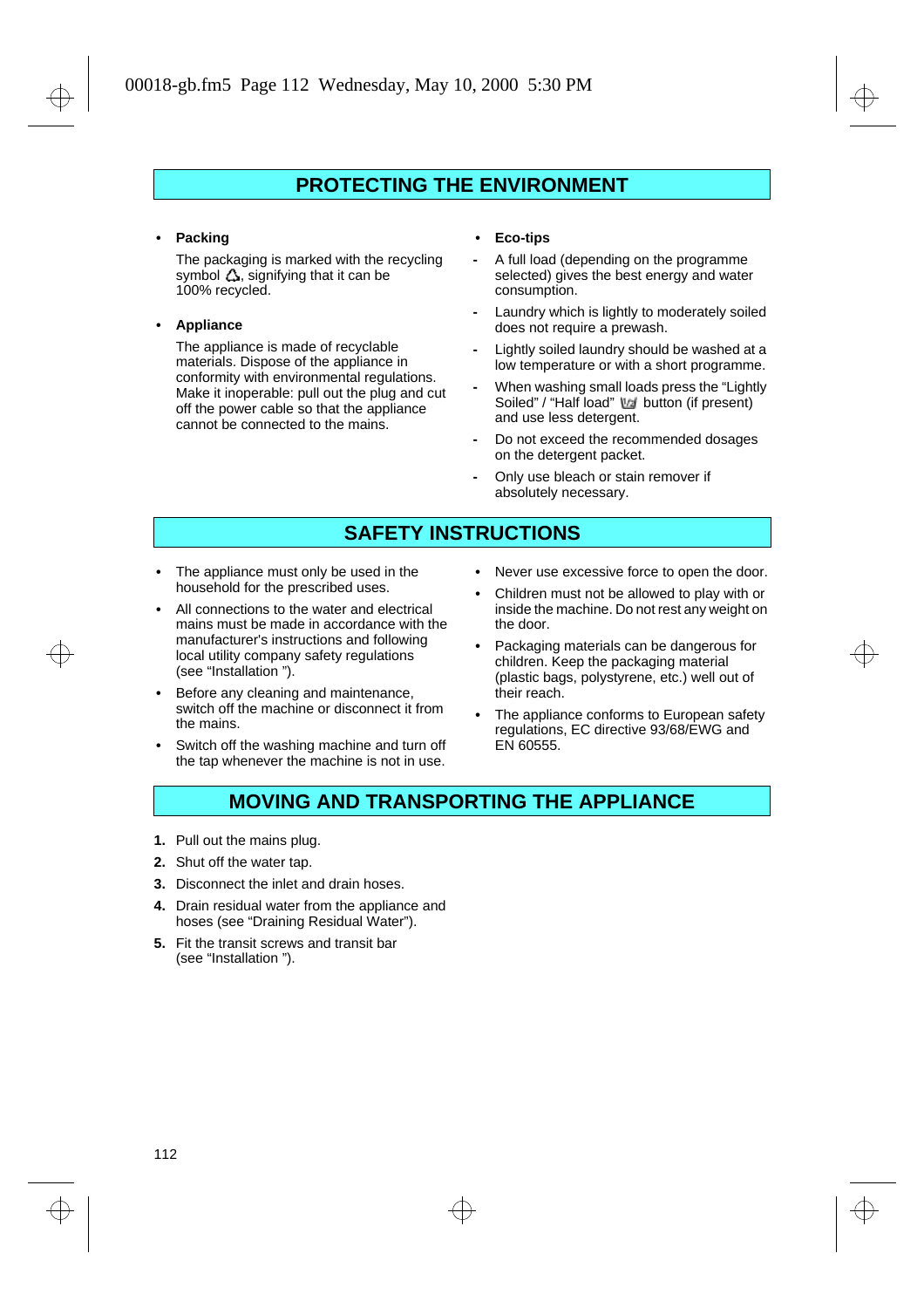## **SORTING THE WASH**

- **1. Sort the load according to:**
- **• Fabric type / care label symbol** Cotton, mixed fibres, synthetics, wool.
- **• Colours** Separate coloured and white articles. Wash new coloured articles separately.
- **• Article size**

Washing articles of different sizes together improves wash efficiency and distributes the load better in the drum.

**• Fabric delicacy**

Wash delicates separately. Select the appropriate special programme for machine - washable wool , curtains or delicates. Either remove curtain hooks or tie into a cloth bag. Only wash machinewashable fabrics. Wash small articles (e.g. nylon stockings, belts etc.) and articles with hooks (e.g. bras) in a cloth bag or pillow case with zip.

**2. Empty all pockets**

Coins, safety pins etc. can damage the laundry, drum and tub.

**3. Closures**

Close zips and hooks and eyes. Loose belts or ribbons should be tied together.

## **STAIN REMOVAL**

- **•** Blood, milk, egg, and other organic substances are generally removed by the enzyme phase of the programme.
- **•** To remove red wine, coffee, tea, grass and fruit stains, etc. add a biological stain removing agent to the main wash in chamber  $\mathbf{u}$  of the detergent drawer.
- **•** Particularly stubborn stains can be treated with stain remover before the wash.

## **LOADING THE WASH**

- 1. Open the door.
- Load the articles one at a time loosely into the **2.** drum, without overfilling.
- Close the door. **3.**

## **LOAD CAPACITY**

See the programme overview. **Note:** Overloading the machine reduces the wash efficiency and encourages creasing.



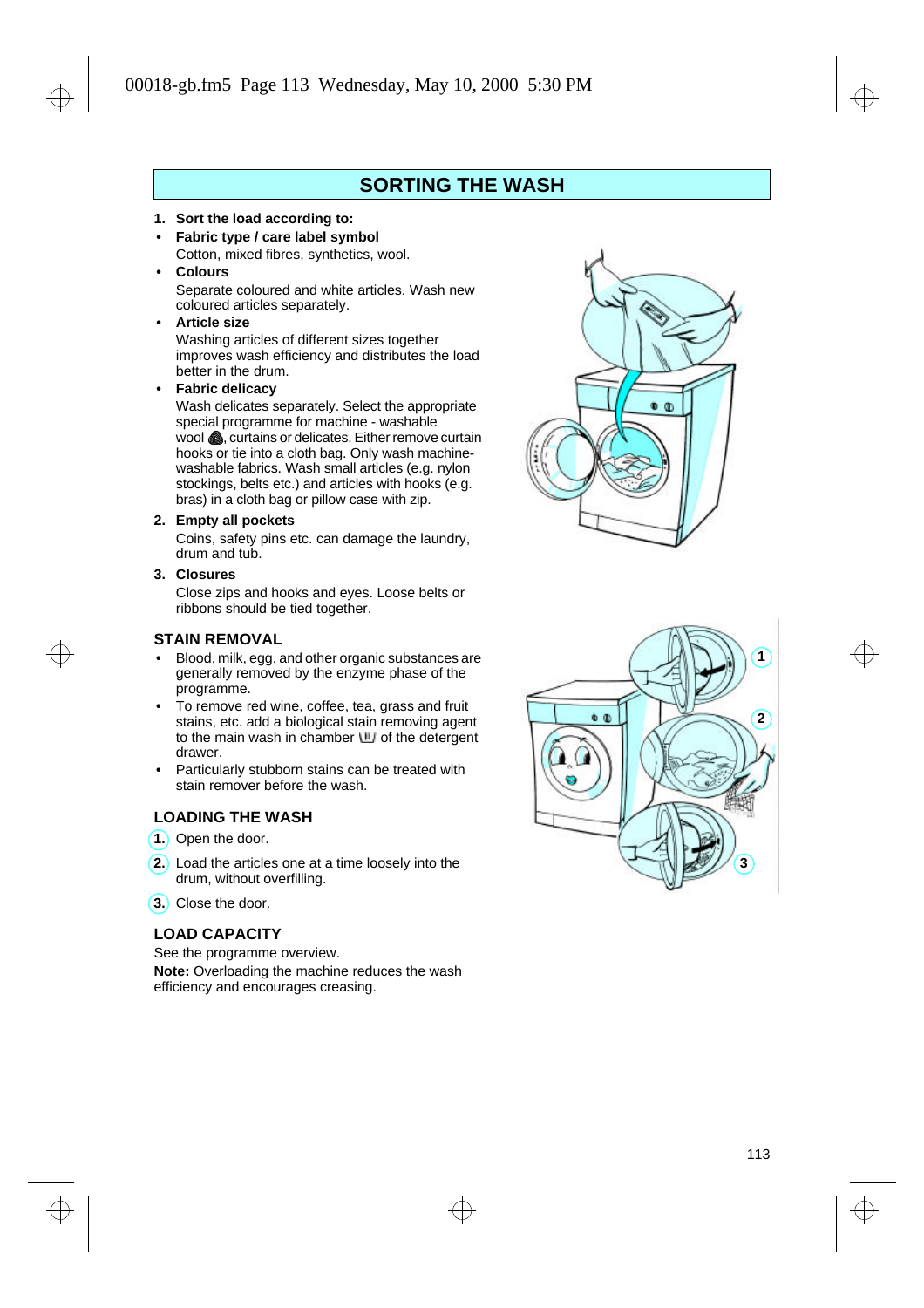## **DETERGENT AND ADDITIVES**

## **CHOOSING THE RIGHT DETERGENT**

The type of detergent depends on:

- **•** the type of fabric (cottons, synthetics, delicates, wool); **Note:** Use only specific detergents for washing wool.
- **•** colour;
- **•** wash temperature;
- **•** degree and type of soiling.

#### **Note:**

- **•** Whitish residues on dark fabrics are due to the insoluble water softeners in modern phosphate-free detergents. If this occurs, shake or brush out the fabric or use liquid detergents.
- **•** Keep detergents and additives in a safe, dry place out of the reach of children.
- **•** Use only detergent and fabric conditioner specifically produced for automatic domestic washing machines.
- **•** When using water softeners, descaling agents, dyes or bleaches, make sure that they are suitable for use in domestic washing machines.
- **•** Do not use solvents in the machine (e.g. turpentine, benzine, etc.). Do not wash fabrics in the machine which have been treated with solvents or flammable liquids.

## **DETERGENT DOSAGES**

Do not exceed manufacturers' recommended dosages as shown on the detergent package. The amounts depend on:

- **•** degree and type of soiling;
- **•** size of wash;
	- **-** full load: according to manufacturers' instructions;
	- **-** half load: 3/4 of the normal amount;
	- **-** minimum load (about 1 kg): 1/2 the amount used for full load;
- **•** water hardness in your area (request information from the water company): soft water requires less detergent than hard water.

#### **Note:**

- **•** Overdosing the detergent results in excessive foaming and reduces the wash efficiency.
- **•** Using insufficient detergent results in grey laundry. The heating elements and drum also build up scale.
- **•** If using chlorine bleach, follow the bleach instructions carefully. Overdosing the bleach can damage the wash.

| <b>WATER HARDNESS</b><br><b>CATEGORY</b> | <b>CHARACTERISTICS</b> | <b>GERMAN</b><br>°dH | <b>FRENCH</b><br>°fH | <b>ENGLISH</b><br>°eH |
|------------------------------------------|------------------------|----------------------|----------------------|-----------------------|
|                                          | soft                   | $0 - 7$              | $0 - 12$             | $0 - 9$               |
| ົ                                        | medium                 | $7 - 14$             | $12 - 25$            | $9 - 17$              |
|                                          | hard                   | 14-21                | 25-37                | $17 - 26$             |
|                                          | very hard              | over 21              | over 37              | over 26               |

## **WATER HARDNESS**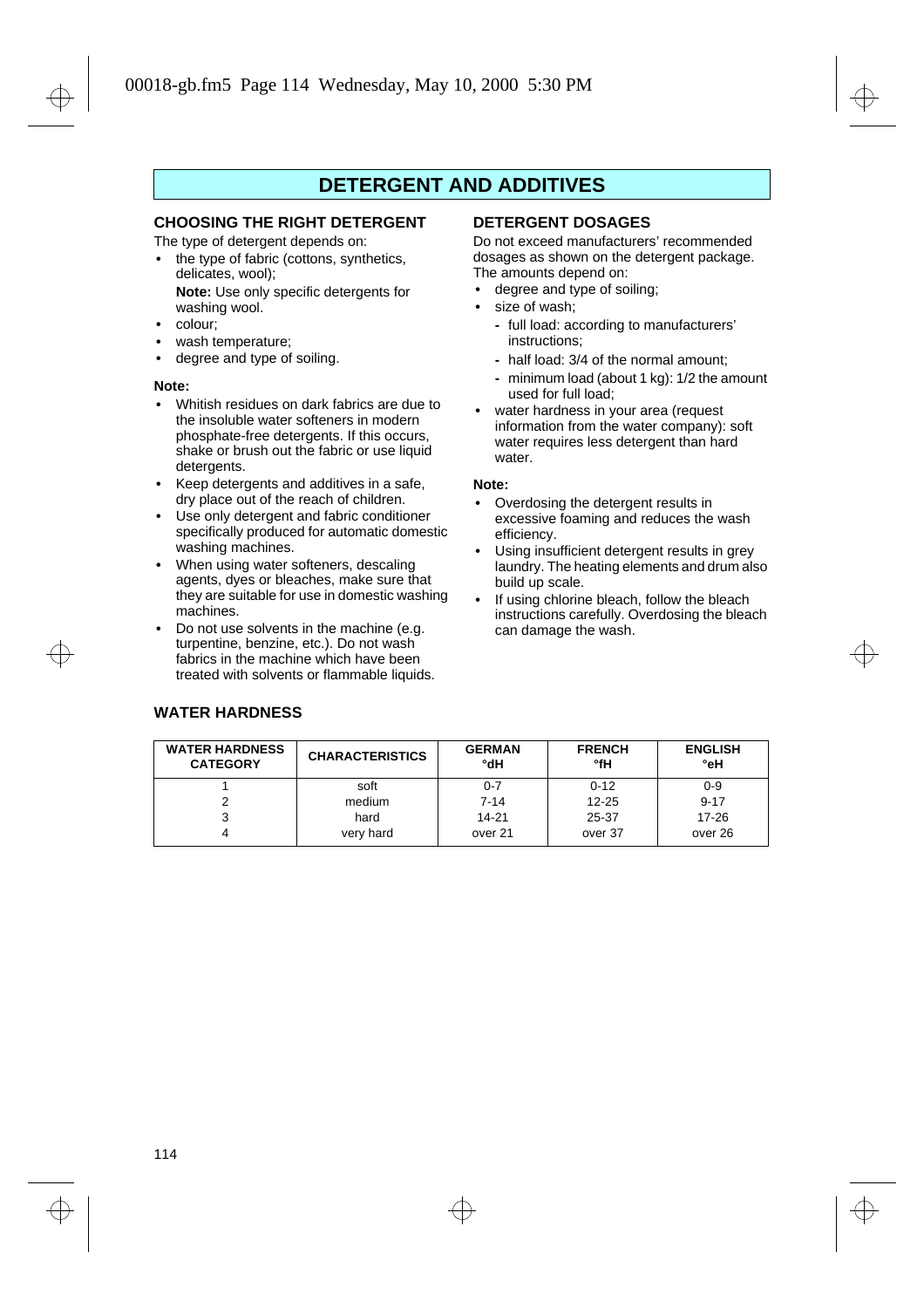## **DETERGENT AND ADDITIVES**

w

## **FILLING THE DETERGENT AND ADDITIVES**

- **1.** Pull out the detergent drawer. The drawer has three chambers.
- **2.** Filling the detergent.
	- **•** Programmes with pre- and main wash. 立脚 **•** Main wash programme without
	- prewash. **•** Add fabric softeners and conditioners no further than the "Max" mark.
	- 圈 **•** Stain remover. W
	- **•** Water softener (water hardness class 4). **ULI**
	- **•** Starching. Dissolve/dilute the starch, powder or liquid, in approximately 1 litre of water in a container. Load the machine, close the door, select "Rinse and Spin" and start. Once the machine has started filling, pour

the dissolved starch into detergent dispenser chamber  $\mathbf{u}$ . Flush the chamber straight away by adding about half a litre of water.

**3.** Slide the drawer in until it clicks shut.

#### **Notes:**

- **•** When using highly concentrated detergents, use the detergent ball provided with the detergent and place it directly in the drum to avoid dispensing problems (for programmes without pre-wash only).
- **•** For programmes with prewash: liquid detergents can be used for the prewash. For the main wash then a powder detergent has to be used.
- **•** Dose the correct amount of concentrated fabric softener and dilute with water up to the maximum level marked in the softener compartment.



Detergent drawer with 3 chambers.

## **LIQUID DETERGENTS**

W

Some machines are supplied with a detachable insert for the use of these products. This insert should be inserted into the main wash chamber  $\mathbf{u}$  of the detergent drawer.

Fill the insert with detergent no further than the "**Max**" mark and run the programme in the normal way.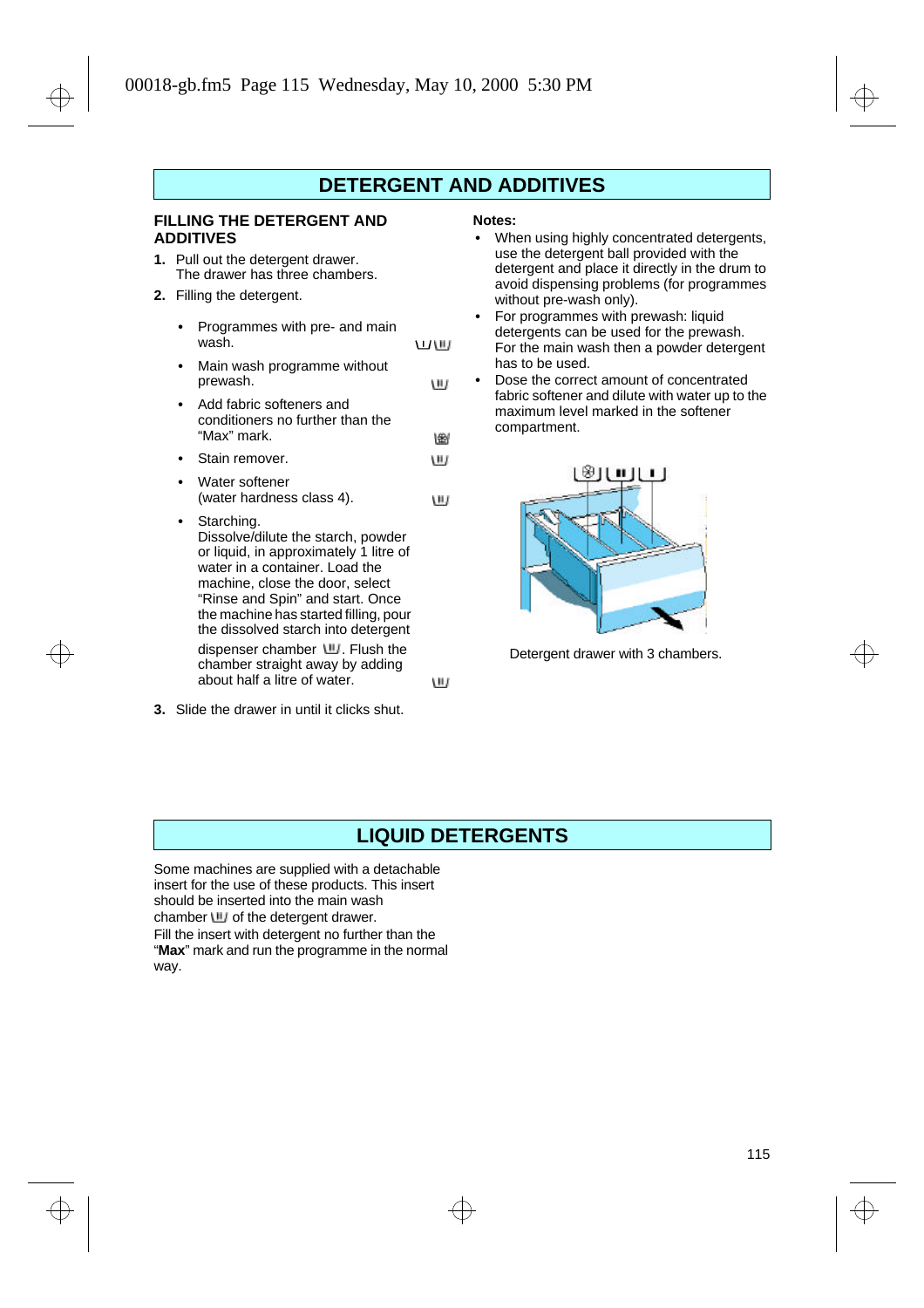## **LIQUID BLEACH (HYPOCHLORITE)**

#### Laundry with heavy stains may be

PRE-BLEACHED in the machine prior to carrying out a normal wash programme. Proceed by diluting the bleach in approximately 1l water outside of the washing machine in a small container.

## **For a machine with temperature selector:**

- **•** Turn the programme selector to programme 4.
- **•** Turn the temperature selector to **Min**.

**Warning:** Bleaching is only possible in a cold wash, otherwise your laundry and your appliance will be damaged.

## **For a machine without temperature selector:**

- **•** Turn the programme selector to programme 5.
- **•** Press the special option button "cold wash" (if available).

**Warning:** Bleaching is only possible in a cold wash, otherwise your laundry and your appliance will be damaged.

Poor the diluted bleach into chamber  $U$  and start the machine.

After this prebleach wash, do a normal wash, in which more not bleachable laundry can be added. Add detergent into chamber  $\mathbf{u}$  and start a wash programme. For this subsequent wash a lower temperature wash programme (for example 40°C) can be sufficient because of the pre-bleach treatment. In this way energy can be saved. **Note:**

Bleach should only be used with bleachable fabrics.

## **DYEING**

Commercially available products usually consist of a dye colour, fixing agent and salt.

Pour the dye colour, fixing agent and salt directly into the empty drum, and only then load the laundry.

- **•** Only use products designed for use in washing machines.
- **•** Follow the manufacturer's instructions.
- **•** Plastic and rubber components of the machine can be stained by dyes.

## **REMOVING THE FILTER**

## **WHEN TO REMOVE THE FILTER**

- **•** Check and clean the filter at least 2 or 3 times a year.
- **•** When the appliance does not drain or spin properly.
- **•** When the pump is blocked by an object (buttons, coins, safety pins). **Important:** Make sure that the water has cooled before draining.

#### **REMOVING THE FILTER**

- **1.** Switch off the appliance.
- 2.) Open the filter cover with a coin
- **3.** Place a tray or container beneath the cover.
- Slowly turn the filter anticlockwise without **4.** unscrewing it completely.
- **5.** Wait until all the water has drained off.
- **6.** Now unscrew the filter completely and remove it.
- **7.** Remove any foreign material from the filter.
- **8.** Check that the pump rotor moves freely.
- **9.** Insert the filter and screw it in clockwise until it locks.
- **10.** Pour 1/2 litre of water into the detergent drawer and check that water does not leak from the filter.
- **11.** Close the cover.



116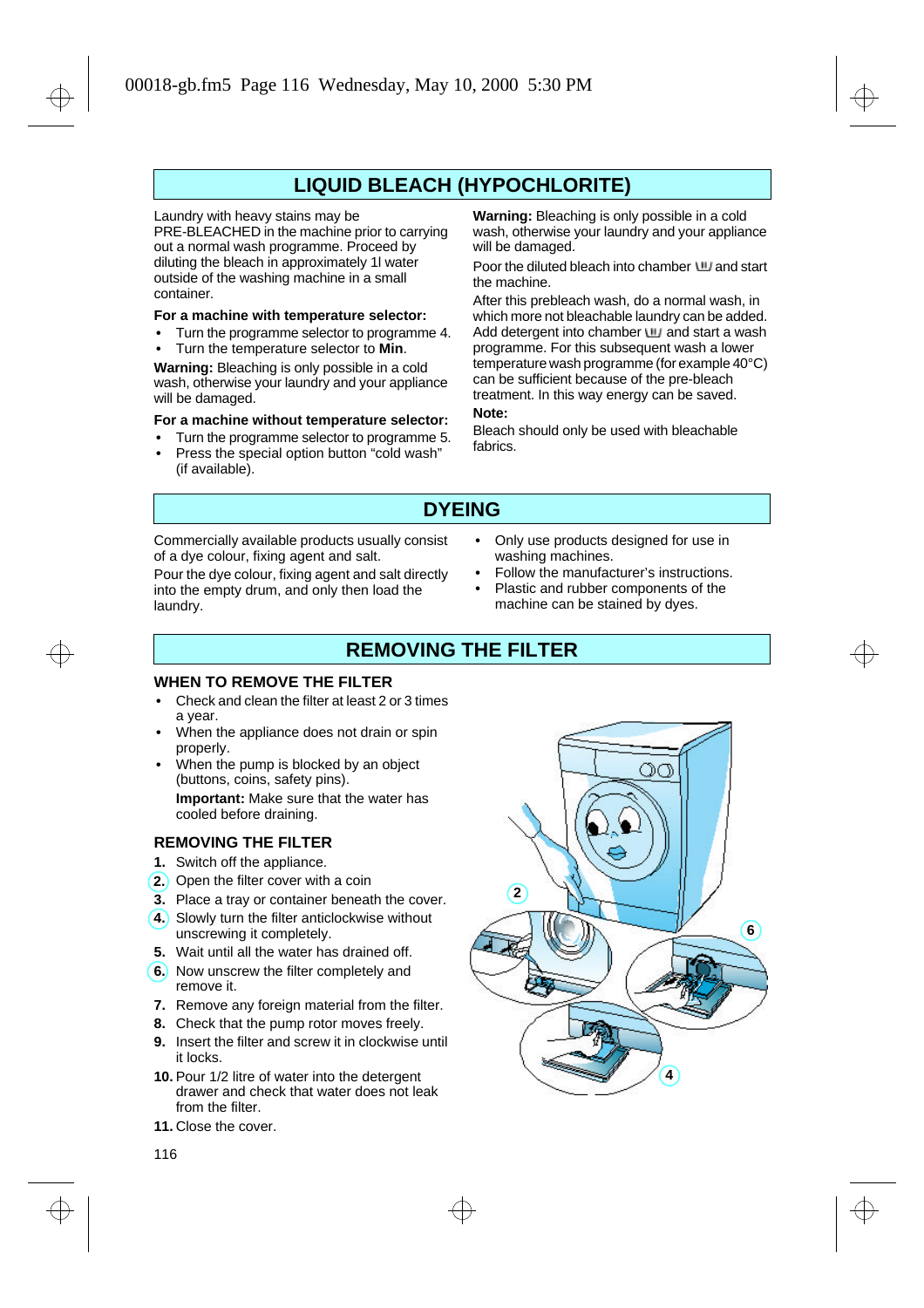## **DRAINING RESIDUAL WATER**

## **WHEN TO DRAIN RESIDUAL WATER**

**•** If the filter needs to be cleaned during a programme.

**Note:** Make sure that the water has cooled before draining.

**Note:** There can be up to 20 litres of water in the machine.

- **•** When transporting or moving the machine.
- **•** If there is danger of freezing in the installation room. In this case the machine and the hoses should be drained after every wash.

## **DRAINING RESIDUAL WATER**

- **1.** Switch off the appliance.
- **2.** Unplug the machine from the mains.
- **3.** Unclip the drain hose connection on the rear part of the machine (see arrow).
- **4.** Lower the drain hose into a container and let the water drain.

**Note:** Make sure that the water has cooled before draining.

**5.** Wait until the flow stops.

**Note:** There can be up to 20 litres of water in the machine during a programme.

- **6.** Clip the drain hose again on the rear part of the machine.
- **7.** Replace the drain hose with the "U" bend and fix it.



## **WASHING MACHINE INSTALLED IN ROOM EXPOSED TO FREEZING TEMPERATURES**

#### **Drain residual water from the machine, and the inlet hose after every wash cycle.**

- **1.** Switch off the appliance.
- **2.** Unplug the machine from the mains.
- **3.** Close the tap, loosen the inlet hose from the machine and let the water drain out.
- **4.** Open the filter, let the water drain out and close it again.

**Note:** Before a new wash cycle screw the inlet hose to the machine by hand. Check watertightness of washing machine connections by turning the tap completely on.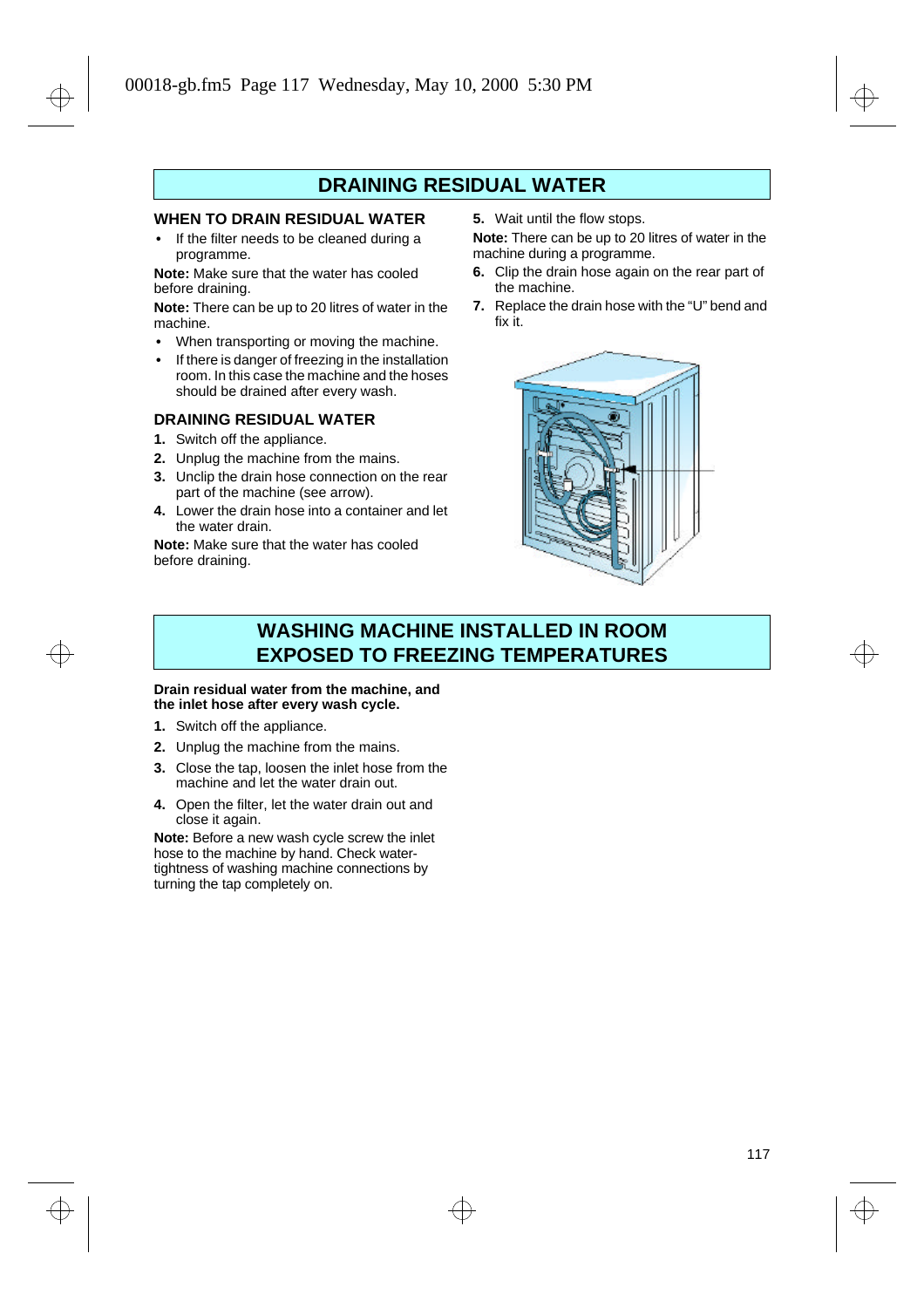## **CARE AND MAINTENANCE**

## **APPLIANCE EXTERIOR AND CONTROL PANEL**

- **•** Clean using normal household detergent (do not use abrasive products).
- **•** Dry with a soft cloth.

Do not use petrol or petroleum products to clean plastic parts.

### **DETERGENT DRAWER**

- **1.** Disengage the drawer by pressing down the release lever and extract it.
- **2.** Remove the inserts (the siphon from the softener compartment and the insert for liquid detergent).
- **3.** Wash all the parts under running water.
- **4.** Reposition the inserts, fit in the drawer until it locks.

## **DOOR SEAL**

- **•** Clean with a damp cloth when necessary.
- **•** Check the seal folds for foreign bodies periodically.

## **WATER HOSE MESH FILTER**

- **•** Check and clean periodically
- **1.** Turn off the tap.
- **2.** Unscrew the hose from the tap.
- **3.** Remove the mesh filter and clean it.
- **4.** Refit the filter and screw the hose connection to the tap.
- **5.** Unscrew the hose from the machine.
- **6.** Remove the filter from the washing machine with pliers and clean it.
- **7.** Replace the filter and screw the hose connection back on to the machine.
- **8.** Turn on the tap and ensure that the connections are completely water-tight.

## **APPLIANCE FILTER**

**•** Check the filter at least two or three times a year and clean if necessary (see "Removing the Filter").